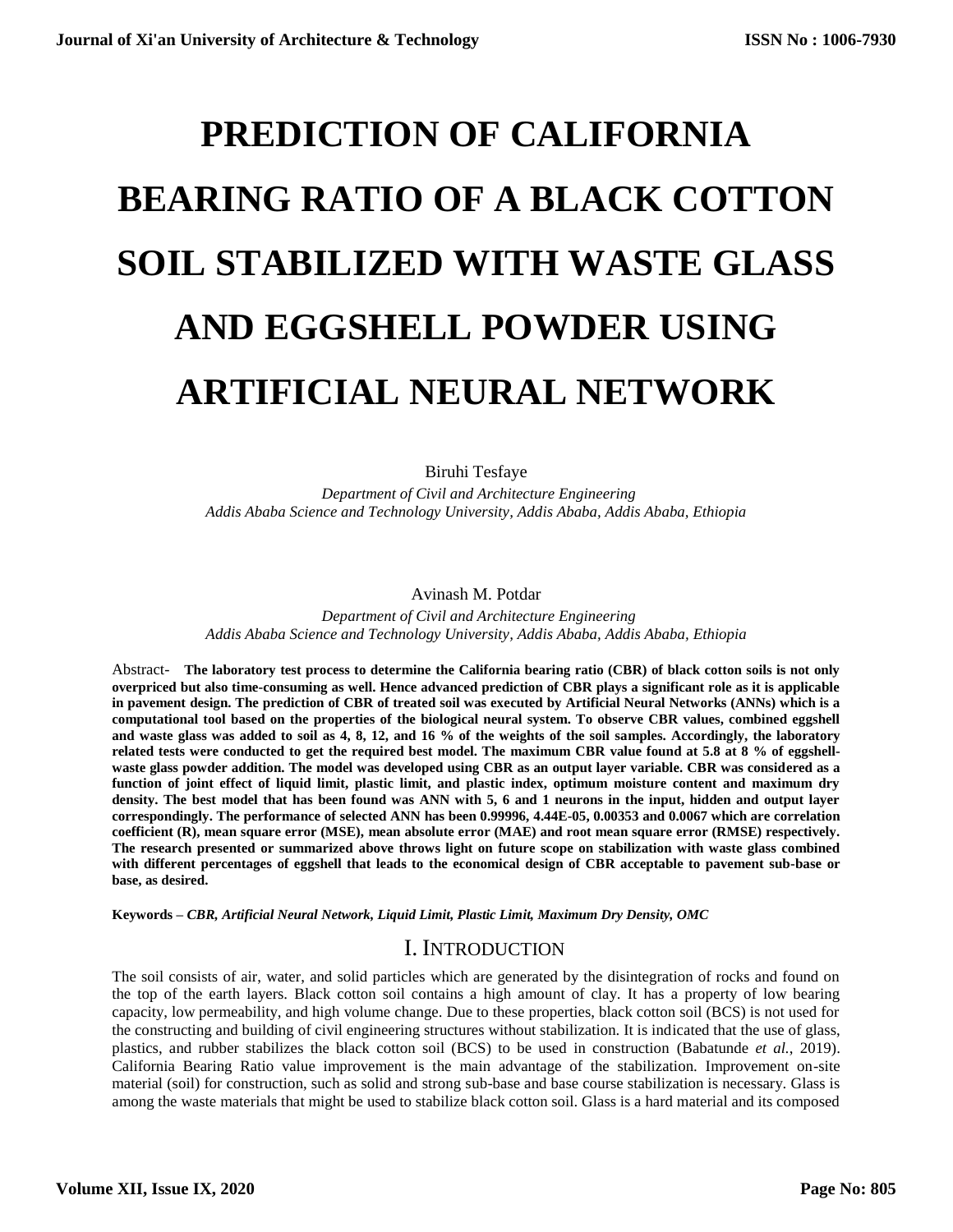of sand (silicate) and alkali. It is free of hurting the environment and non-degradable. Once it is broken, it is considered useless and discarded. It has a physical property of high permeability, high crushing resistance, and small strain stiffness. This property makes glass as an alternative material for stabilizing soil (I. Ikara *et al.*, 2015). The eggshell is another unwanted material which might be used as an additive to improve the characteristics of black cotton soil. (Birundha *et al.*, 2017) indicate that the similarity of chemical composition present in egg shell could be a good replacement for industrial lime. Chicken eggshell is one of waste materials which can be obtained from restaurants and homes. In this document, the combined effect of waste glass and egg shell powder will be investigated experimentally. California Bearing Ratio may be determined by many features like maximum dry density, optimum moisture content, liquid limit, plastic limit, plasticity index, permeability of the soil, etc. Its determination is a time-consuming process. In this study, an effort has been made to relate soaked California bearing ratio values with LL, PL, PI, OMC, and MDD by artificial neural network techniques. Finally, CBR of BCS that is stabilized with waste glass and eggshell powder was modelled using artificial neural networks.

## II. LITERATURE REVIEW

(Babatunde *et al.*, 2019) studied the effect in treatment of BCS via waste glass powder. The maximum plastic limit and liquid limit of 22% and 79% correspondingly, were recorded in the addition of 0% percent waste glass powder. The influence on treatment of black cotton by increasing waste glass powder dosage shows a drop in the plastic limit. However, the liquid limit shows the same trend first with a small increment in the amount of liquid limit at 8% waste glass powder content was observed. In the 2% addition of waste glass powder on BCS treatment, the optimum moisture content was recorded. This indicates an 8% increase when we compared to that of BCS, which has a glass content of 0%. At 4% glass powder treatment with BCS, the maximum dry density and unconfined compressive strength of 1.57 mg/m3 and 140 kN/m<sup>2</sup> were recorded correspondingly. The lowest liquid limit of 75.9% was documented in 6% glass powder by weight of BCS treatment. At the same time, the maximum dry density content noted was 1.48 mg / m for the glass content of 6%. On the other hand, the highest CBR value of 3.9% was recorded for the same glass powder content. This is a 95% increase compared to the untreated BCS. At 8 percent glass powder, minimum plastic limit, optimum moisture content, and CBR value were recorded. Conversely, in the introduction of 8% of the WGP dosage in the BCS plasticity index, notes down the highest value. (Ibrahim *et al.*, 2019) uses a stained glass powder to stabilize high-plasticity clay in Arbill, Iraq.6%, 12%, 18%, 27%, and 36% of stained glass powder were used to study the highest content to stabilize the soil. When stained glass increased from 3% to 36%, the PI percentage decreased by 9%, MDD value also increased with additional percentage of glass powder added to the soil sample. However, the OMC did not. USC was increased Up to 27% by waste glass powder increment in the soil sample (from 282 kPa to 560 kPa) and reduced to 517 kPa at 36%. d CBR value presents a 100% increment and has little outcome on the strength of soaked soil samples. (Diana *et al.*, 2017) do experimental investigation to improve the sub grade clayey soil using ESP. Optimum dosage of ESP that stabilizes clay soil well was determined. According to this study investigation, 12 % of ESP can replace the 4 % dosage of lime which can help to stabilize clay soil to be used as a sub grade material. (Kurnaz *et al.*, 2016) Study on topic regarding to Prediction of soil compressibility parameters using neural artificial networks. In this document, an ANN technique was conducted using the index parameters of fine-grained soils as a predictor to figure out the compressibility parameters Both the compression and recompression index were attempted to estimate during this analysis by using a two-output hybrid ANN model. The model is based on natural water content (wn), initial ratio of void (e0), LL, and PI. The proposed model of a convolutional neural network is divided into three subsets: training, validation, and testing. The compressibility parameters were also predicted by 70 percent of the samples used for preparation, 15 percent of the overall dataset for validation, and 15 percent of the database for testing. To track the efficiency of the proposed ANN model, the correlation (R) coefficient and the mean squared error (MSE) coefficient were used as statistical tools to compare the observed and predicted values. For modeling, ANN with 1 hidden layer has already been used. The feed-forward with the back-propagation algorithm, which is that the most favored algorithm was used during the training stage in neural networks. Standard Levenberg–Marquardt training function used as a learning algorithm within the established ANN model. The best performance was obtained from the ANN model with 20 neurons within the hidden layer. Therefore, the 20 neurons within the hidden layer are often considered as an optimum value for the ANN model.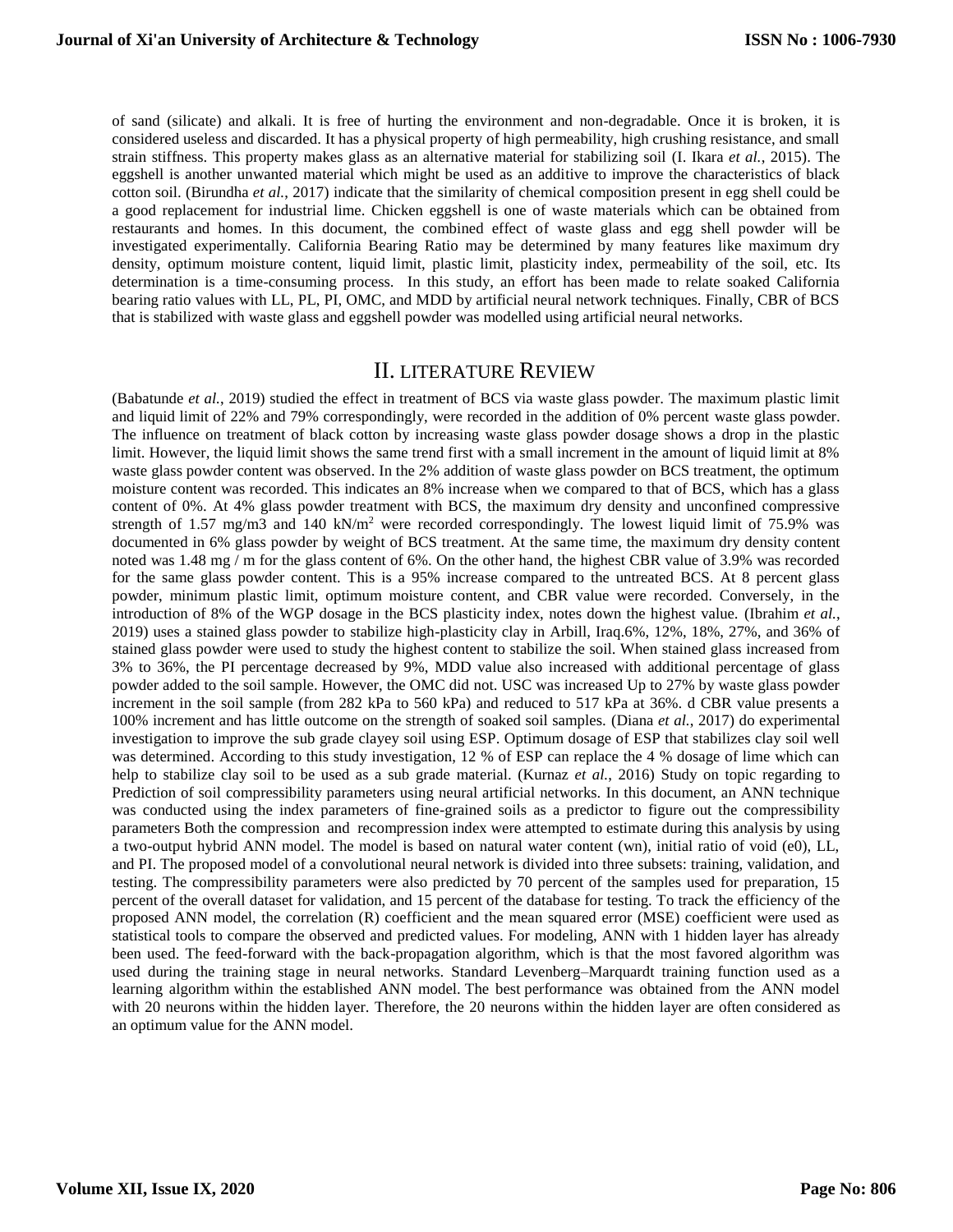## III. METHODOLOGY

#### *3.1 Material Description*

#### *a. Black Cotton Soil*

Black cotton soil used for experimental investigation was collected near the main road of Koye Roundabout-Meshualekiya main road and Koye Roundabout of – Tulu Dimtu interchange in Addis Ababa city inside Addis Ababa Science and Technology University. Disturbed BCS sample was taken at three pits at a depth of 3m below normal ground level. This helps to avoid organic matter impact. The sample is prudently conveyed to the laboratory without losing the natural moisture content to know its moisture content value accurately.

| <b>Property</b>                     | Value |
|-------------------------------------|-------|
| <b>Natural Moisture Content (%)</b> | 15.7  |
| <b>Particle Size Distribution</b>   |       |
| Sand $(\% )$                        | 4.4   |
| $Silt (\%)$                         | 36.5  |
| Clay $(\% )$                        | 59.1  |
| <b>Specific Gravity</b>             | 2.48  |
| Liquid Limit (%)                    | 97.43 |
| Plastic Limit (%)                   | 53.07 |
| Plastic Index (%)                   | 44.37 |
| $OMC($ % $)$                        | 27.9  |
| $MDD$ (g/cm3)                       | 1.45  |
| CBR $(%)$                           | 1.67  |
| <b>Free Swell Index</b>             | 96    |

Table -1 Index Properties of Soil

#### *b. Eggshell Powder*

The chicken egg shell that was used for this study is collected from Addis Ababa Science and Technology University Cafeterias. The collected egg shell were washed and dried in the sun to remove impurities and bad odor. After that, these egg shells are powdered using juice machine and sieved through 0.075mm (#200) sieve.

#### *c. Waste Glass Powder*

The waste glass to be used in the study was collected from Addis Ababa city waste disposal site. The glass powder was crushed and sieved through 0.075mm (#200) sieve. The chemical compositions that were found in waste glass are described in Table 2.

| <b>Chemical Name</b>          | Table -2 Chemical Composition of Eggshell and Waste Glass Powder<br><b>Eggshell Powder</b> | <b>Waste Glass Powder</b> |
|-------------------------------|--------------------------------------------------------------------------------------------|---------------------------|
|                               | %by mass                                                                                   | $%$ by mass               |
| SiO2                          | 1.94                                                                                       | 80.84                     |
| Al2O3                         | < 0.01                                                                                     | < 0.01                    |
| <b>Fe2O3</b>                  | < 0.01                                                                                     | < 0.01                    |
| CaO                           | 48.56                                                                                      | 9.78                      |
| MgO                           | 0.52                                                                                       | 3.48                      |
| Na2O                          | 0.08                                                                                       | 5.50                      |
| <b>K2O</b>                    | 1.76                                                                                       | < 0.01                    |
| MnO                           | < 0.01                                                                                     | < 0.01                    |
| P <sub>2</sub> O <sub>5</sub> | 0.35                                                                                       | 0.09                      |
| TiO <sub>2</sub>              | < 0.01                                                                                     | < 0.01                    |
| <b>H2O</b>                    | 1.54                                                                                       | 0.09                      |
| LOI                           | 44.4                                                                                       | 0.18                      |

Table -2 Chemical Composition of Eggshell and Waste Glass Powder

#### *3.2 Experimental Analysis*

The first phase in this study is investigating the index and strength properties of black cotton soil. Index properties include sieve analysis, Atterberg limits, and moisture density relation testing. Strength tests include CBR test. The second phase is studying the index and strength properties of combined equal dosage of waste glass and eggshell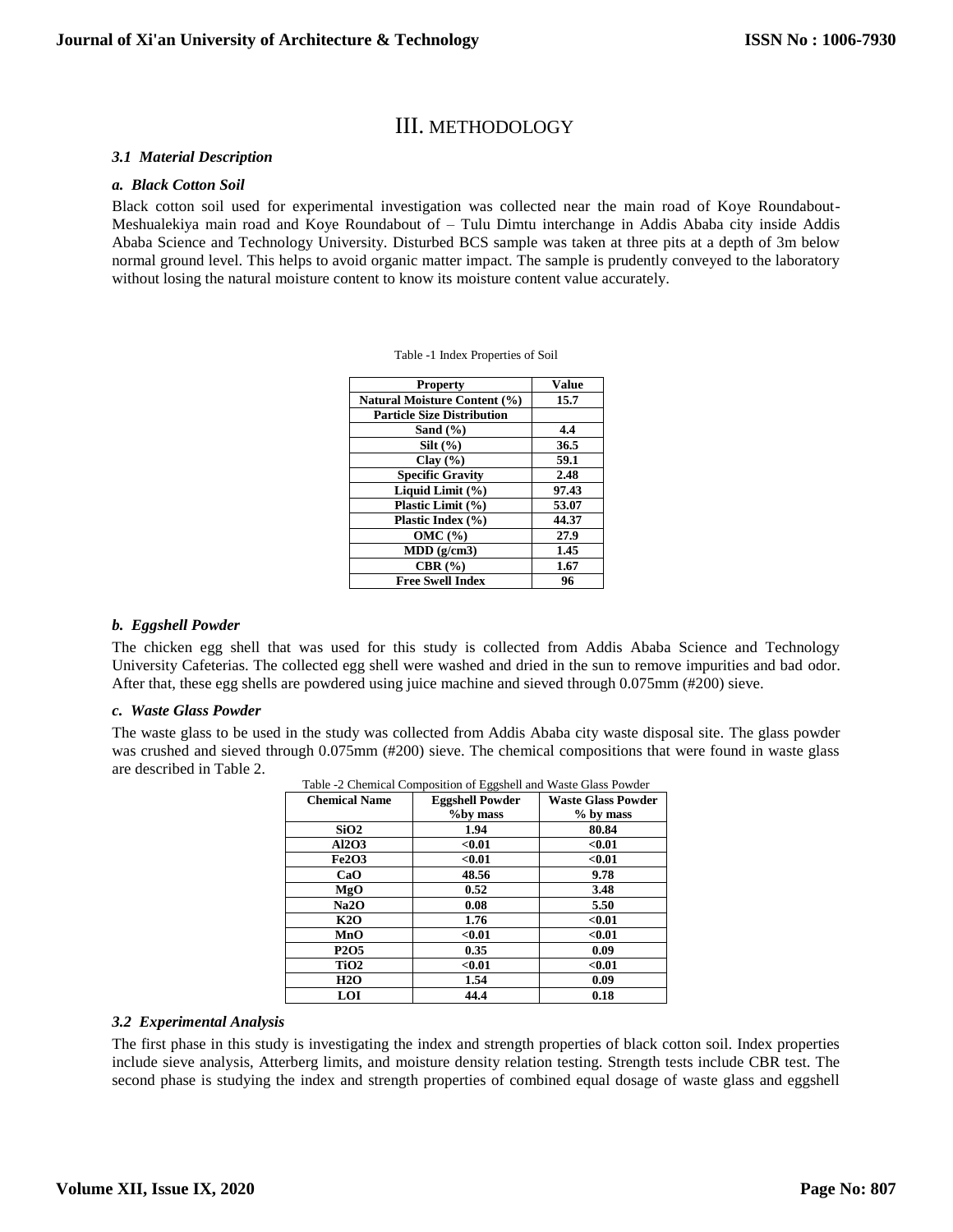powder mix, starting from 4% to 16 % with 4 % increment with black cotton soil. Atterberg limits, moisture density relation, and CBR tests were done to characterize the property of treated soil.

#### *3.2 Artificial Neural Network (ANN) Model Development*

(Pradeep *et al.*, 2016), (Ali *et al.*, 2016),(I. A. Ikara *et al.*, 2019) and C. Rajakumr et.al, 2016 used 15, 16, 20 and 18 datasets respectively to predict CBR value of soil from addition of different admixtures using artificial neural network. In this study, for the neural network modeling, totally 15 datasets were taken for analysis. These data sets were taken from experimental results of native and eggshell waste glass treated black cotton soil. For this study, from the available data, 70%, 15% and 15% of them were used for testing, validation, and training of the neural network, respectively. Testing data sets were not used during the development of the neural network. As a result, they can be a good indicator for testing the accuracy of the developed neural network. The data used for training, validation, and testing are divided randomly. Before offering the input and output parameter values for ANN model training, they were mounted between -1 and 1 and 0 to 1. This helps to eradicate their dimension and to confirm that all variables obtain the same devotion during training. For each variable X with lowest and largest value of Xmin and Xmax, respectively and the range that we want to scale with minimum and maximum value of Ymin and Ymax, respectively, the scaled value Xn is calculated as follows:

$$
Xn = \frac{(Ymax - Ymin)*(X - Xmin)}{(Xmax - Xmin)} + Ymin
$$
 (1)

The minimum hidden node layer taken was 1 and the best ANN model structure was checked until no significant improvement was recorded. After that, the best model that performs well was selected. In this study, the Bp algorithm with momentum and learning rate applied. To measure the neural network performance and show the error rate of the proposed, the most regularly used performance measuring parameters were MSE, RMSE, MAE, and R. These measuring parameters are calculated by the following equations.

$$
MSE = \frac{1}{n} \sum_{i=1}^{n} (Xt - X't)^2
$$
 (2)

RMSE = 
$$
\sqrt{\frac{1}{n} \sum_{i=1}^{n} (Xt - X't)^2}
$$
 (3)

$$
MAE = \frac{1}{n} \sum_{i=1}^{n} |Xt - X't|
$$
 (4)

$$
R = \frac{\sum_{i=1}^{n} (Xt - \overline{Xt})(X't - \overline{X't})}{\sqrt{\sum_{i=1}^{n} (Xt - \overline{Xt})^2 \sum_{i=1}^{n} (X't - \overline{X't})^2}}
$$
(5)

Where Xt is Actual CBR value, X't is Predicted CBR value,  $\overline{Xt}$  is the average value of actual CBR,  $\overline{X't}$  is the average value of predicted CBR and n is the total number of observations. For each ANN modeling structure, the training results of MSE, RMSE, R and  $R<sup>2</sup>$  values were analyzed and the better ANN model structure that is better in prediction is selected. After the better ANN model structure is selected, mathematical formula development was conducted based on the model training weight and bias results.

## IV. RESULT AND DISCUSSION

#### *4.1 Experimental Results*

The average liquid limit, plastic limit and liquid limit of the native BCS is determined as 97.43%, 53.07% and 44.37% correspondingly. However, after the addition of combined eggshell and waste glass powder, the result shows a decrement in liquid limit, plastic limit and plastic index value up to 8% and again shows an increment up to 12% as shown in figure 1 below.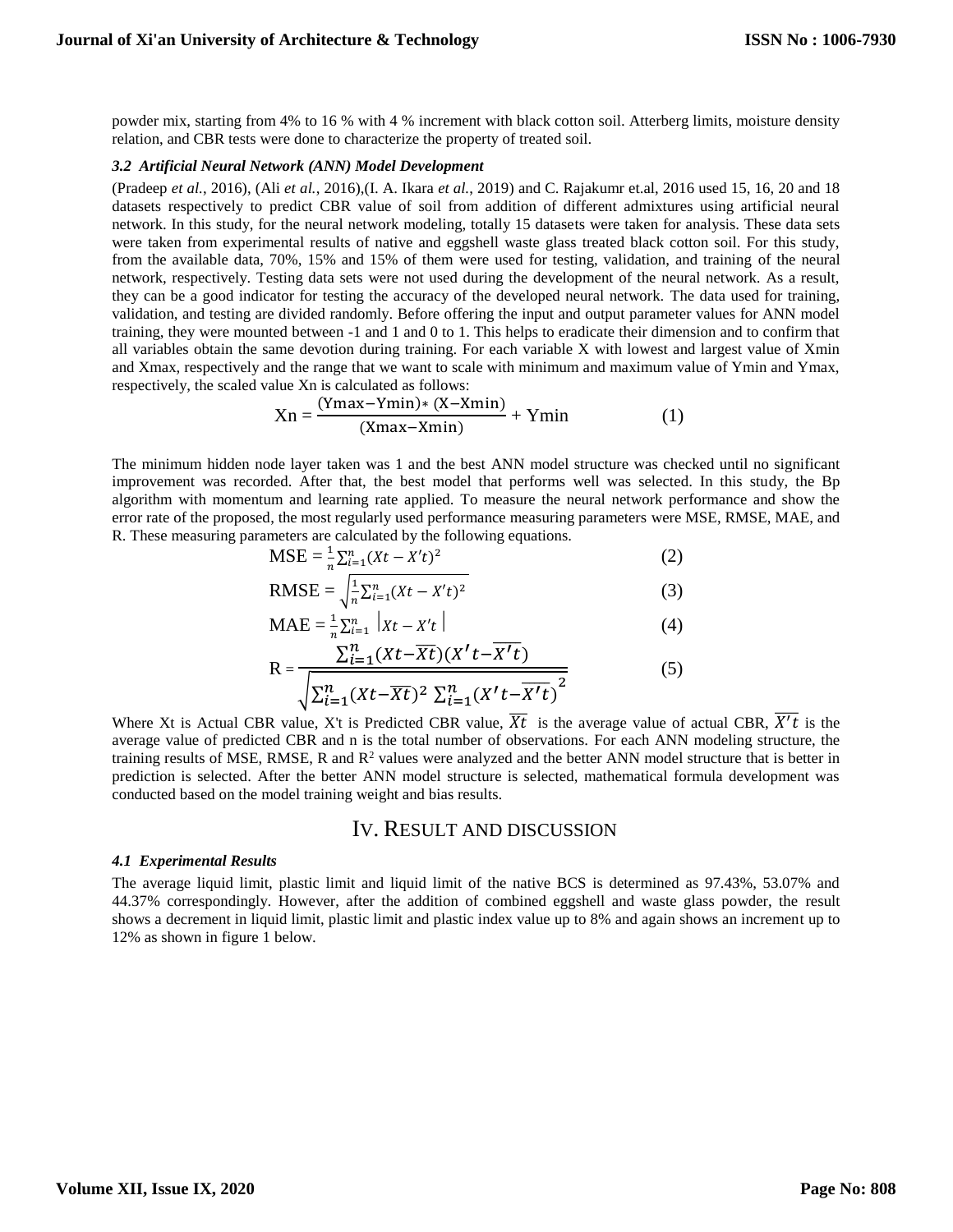

Figure 1. Variation of Average Atterberg Limits vs. percentage of ESP & WGP



Figure 2. Average Optimum Moisture Content vs. percentage of ESP & WGP

The addition of combined eggshell waste glass powder shows an enhancement in the optimum moisture content of native black cotton soil. The lowest content is obtained at 8% addition of combined eggshell- waste glass powder with an average value of 23.37%.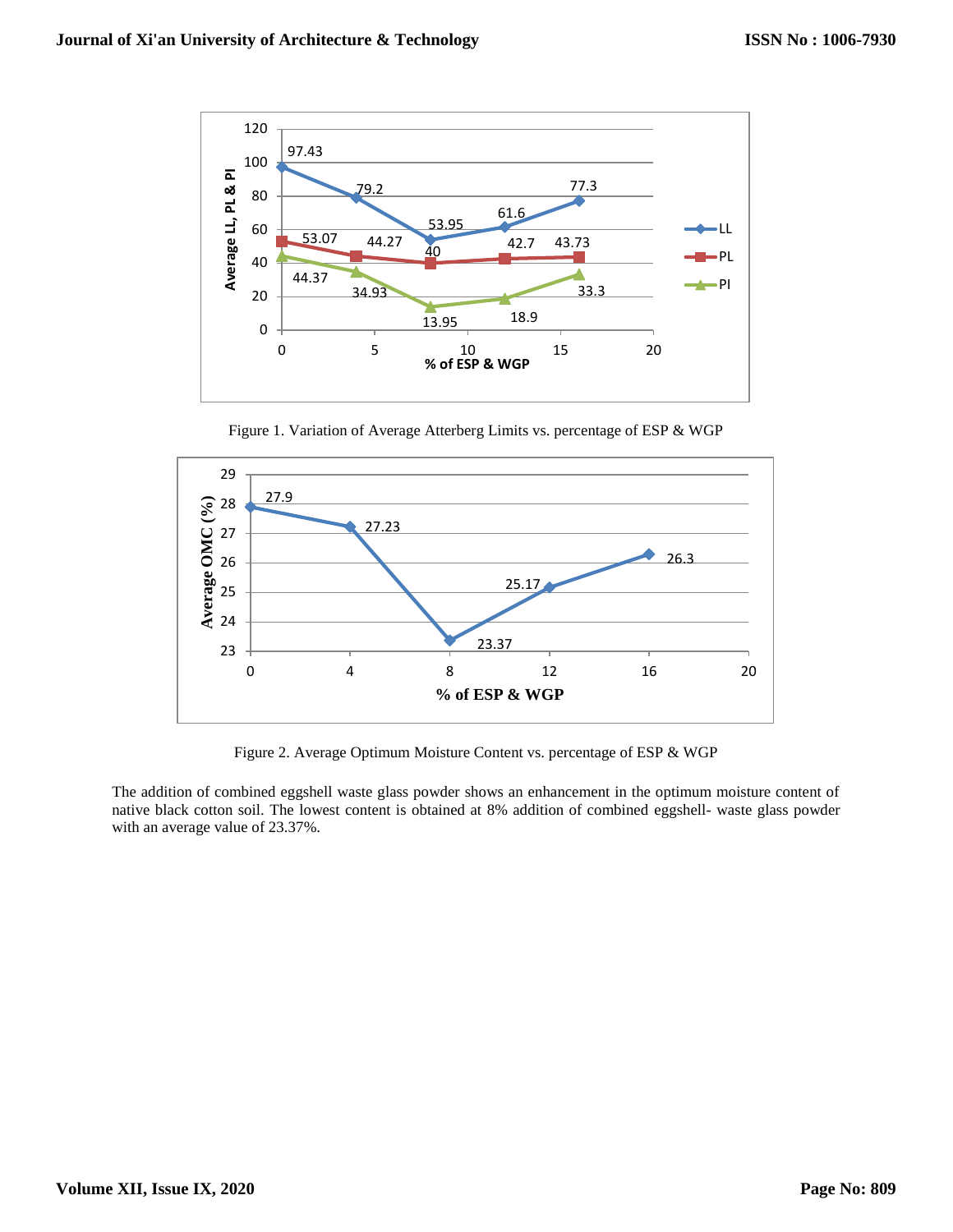

Figure 3. Average MDD & CBR vs. percentage of ESP & WGP

In all percentage addition of eggshell waste glass additives, the dry density and CBR value is higher than the native soil. However, the optimum dry density and CBR value is obtained at 8% addition of combined eggshell waste glass powder which is 1.62g/cm3 and 5.63 respectively. From the graph it is showed that the dry density and CBR value increases to 8% by addition of eggshell and waste glass powder additives. After 8 % addition, it shows a decrement in dry density values.

#### *4.2 Artificial Neural Network Model Results*

Table -3 Model Performance Results Based on TANSIG-PURELIN Activation Function Link

| Architecture | TANSIG(from input to hidden layer) -PURELIN(from hidden to output |             |         |            |  |
|--------------|-------------------------------------------------------------------|-------------|---------|------------|--|
|              | laver)                                                            |             |         |            |  |
|              | <b>MSE</b>                                                        | <b>RMSE</b> | R       | <b>MAE</b> |  |
| $5 - 1 - 1$  | 0.00184                                                           | 0.04286     | 0.99854 | 0.03044    |  |
| $5 - 2 - 1$  | 0.00167                                                           | 0.04092     | 0.99881 | 0.02917    |  |
| $5 - 3 - 1$  | 0.0009                                                            | 0.03003     | 0.99927 | 0.01139    |  |
| $5-4-1$      | 0.00074                                                           | 0.02719     | 0.99924 | 0.02354    |  |
| $5 - 5 - 1$  | 0.00043                                                           | 0.02075     | 0.99955 | 0.0137     |  |
| $5 - 6 - 1$  | 4.4E-05                                                           | 0.00666     | 0.99996 | 0.00353    |  |
| $5 - 7 - 1$  | 6.3E-05                                                           | 0.00796     | 0.99994 | 0.0036     |  |
| $5 - 8 - 1$  | 0.00041                                                           | 0.02023     | 0.99965 | 0.01442    |  |
| $5-9-1$      | 0.00077                                                           | 0.02773     | 0.99941 | 0.02077    |  |
| $5-10-1$     | 0.00049                                                           | 0.02216     | 0.99948 | 0.00988    |  |
| $5 - 11 - 1$ | 0.00062                                                           | 0.02487     | 0.99942 | 0.00946    |  |
| $5 - 12 - 1$ | 0.00074                                                           | 0.02728     | 0.9994  | 0.01193    |  |
| $5-13-1$     | 0.00072                                                           | 0.02681     | 0.99932 | 0.01122    |  |
| $5-14-1$     | 0.00105                                                           | 0.03246     | 0.99899 | 0.01604    |  |
| $5 - 15 - 1$ | 0.0025                                                            | 0.04999     | 0.99872 | 0.03798    |  |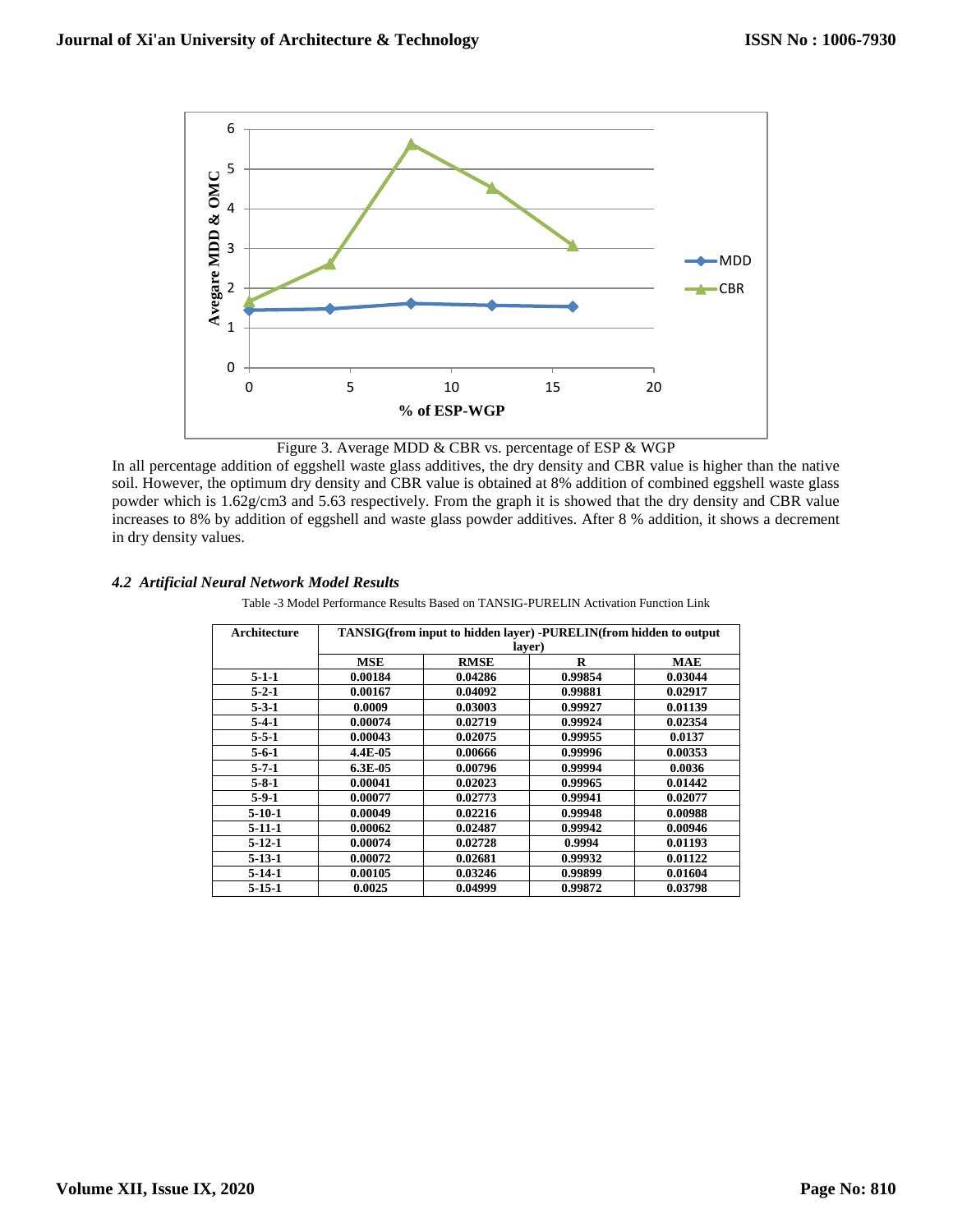| Architecture | LOGSIG(from input to hidden layer) -PURELIN(from hidden to output |             |          |            |  |
|--------------|-------------------------------------------------------------------|-------------|----------|------------|--|
|              | laver)                                                            |             |          |            |  |
|              | <b>MSE</b>                                                        | <b>RMSE</b> | R        | <b>MAE</b> |  |
| $5 - 1 - 1$  | 0.002026                                                          | 0.045011    | 0.993509 | 0.028413   |  |
| $5 - 2 - 1$  | 0.000818                                                          | 0.028593    | 0.998872 | 0.023122   |  |
| $5 - 3 - 1$  | 0.000348                                                          | 0.018651    | 0.998839 | 0.011971   |  |
| $5-4-1$      | 0.000233                                                          | 0.015278    | 0.999319 | 0.00734    |  |
| $5 - 5 - 1$  | 0.000168                                                          | 0.012948    | 0.999353 | 0.005164   |  |
| $5 - 6 - 1$  | 8.37E-05                                                          | 0.009148    | 0.999732 | 0.007263   |  |
| $5 - 7 - 1$  | 5.28E-05                                                          | 0.007266    | 0.999806 | 0.00533    |  |
| $5 - 8 - 1$  | 0.000199                                                          | 0.014107    | 0.999183 | 0.006318   |  |
| 5-9-1        | 0.000858                                                          | 0.029297    | 0.996591 | 0.024105   |  |
| $5-10-1$     | 3.82E-05                                                          | 0.006177    | 0.999839 | 0.002747   |  |
| $5-11-1$     | 0.000183                                                          | 0.013511    | 0.999231 | 0.008157   |  |
| $5-12-1$     | 0.000502                                                          | 0.022409    | 0.998353 | 0.01701    |  |
| $5 - 13 - 1$ | 0.001872                                                          | 0.043271    | 0.997052 | 0.032124   |  |
| $5-14-1$     | 0.001029                                                          | 0.032071    | 0.996602 | 0.014854   |  |
| $5 - 15 - 1$ | 0.000145                                                          | 0.012022    | 0.999418 | 0.006102   |  |

Table -4 Model Performance Results Based on LOGSIG-PURELIN Activation Function Link

Based on the comparison of parameters MSE, R, RMSE, and  $R^2$  values, the better architecture found to be is 5-6-1 with TANSIG activation function from input to hidden layer and PURELIN activation function from hidden to output layer. The efficiency of the selected artificial neural network model is 4.4E-05, 0.00666, 0.99996, and 0.00353, which are MSE, RMSE, R and MAE values respectively. This indicates that the model can predict the measured and predicted value with minimum error and high coefficient of correlation. Therefore, the final formula that helps to predict CBR value from index properties(liquid limit, plastic limit, plastic index, optimum moisture content, and maximum dry density) of eggshell waste glass powder treated black cotton soil is: Where

| CBR Actual = 2.075(-0.81018128376010734026 ( $\frac{2}{1+e^{-2H1}} - 1$ ) - 0.34836251100291981686                                                                  |
|---------------------------------------------------------------------------------------------------------------------------------------------------------------------|
| $(\frac{2}{1+e^{-2H2}} - 1)$ + 0.49299278097791721098 ( $\frac{2}{1+e^{-2H3}} - 1$ ) + 0.528210351825181057                                                         |
| $(\frac{2}{1+e^{-2H4}} - 1)$ + 0.53662154145509965986 ( $\frac{2}{1+e^{-2H5}} - 1$ ) - 0.37022169680925431923                                                       |
| $(\frac{2}{1+e^{-2H6}} - 1)$ + 0.57288871676244890185) + 2.15                                                                                                       |
| H1 = 1.081261360588705811LL + 0.77523549989976681118PL + 0.64091276014206344236PI<br>-0.109571105203095570110MC - 1.561623342142457016MDD<br>-2.4539144313858276547 |
| H2 = -0.7749303865533649499LL - 0.42297330710208036475PL + 0.39364927270333238685PI<br>-0.34836251100291981686                                                      |
| H3 = -0.061619029323177088031LL + 0.62260736548484174602PL + 0.22152037602482652079PI<br>-0.41237991818266898780449016                                              |
|                                                                                                                                                                     |